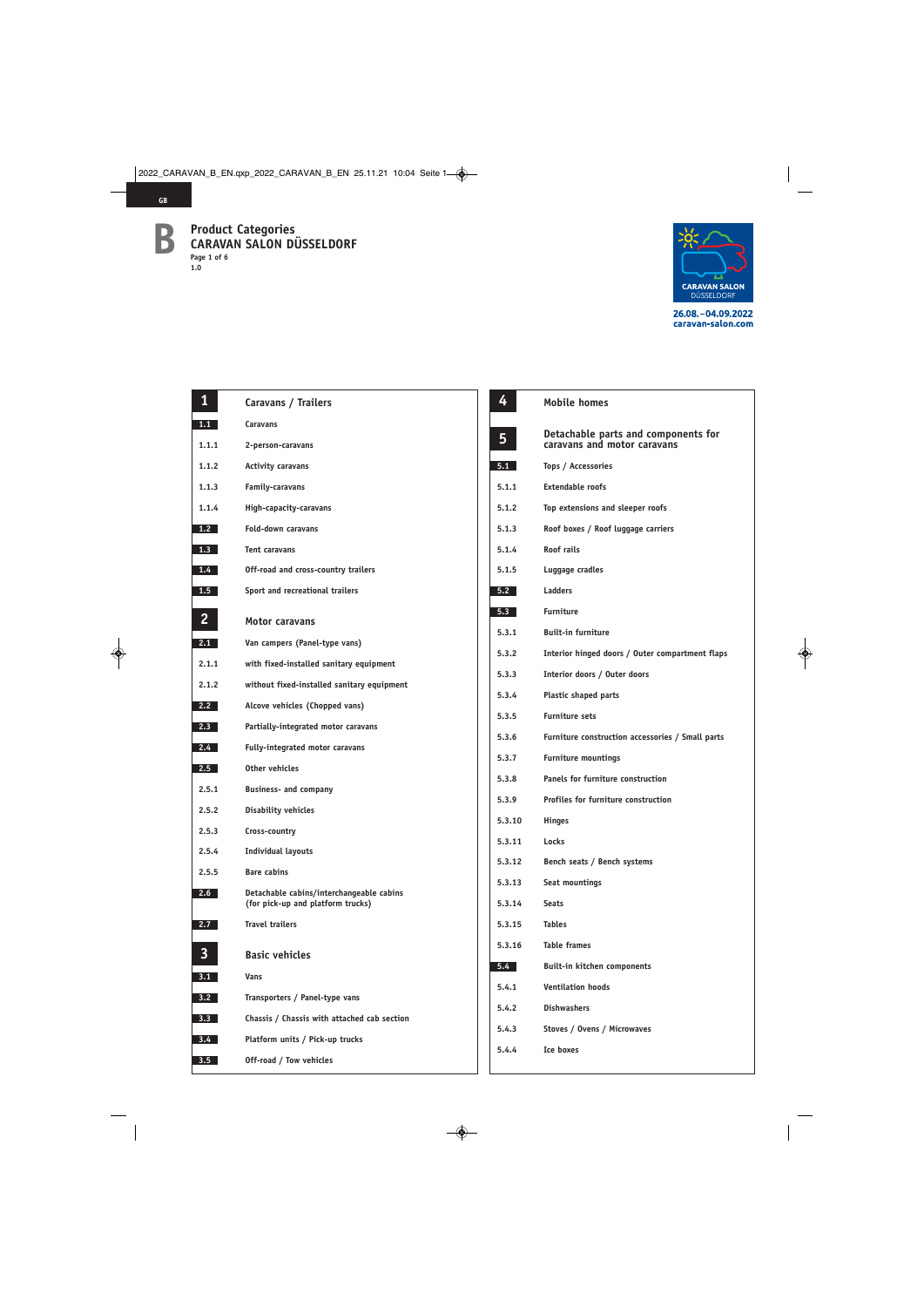

| 5.4.5   | Refrigerators                                  |
|---------|------------------------------------------------|
| 5.4.6   | Hot plates (Liquid fuel)                       |
| 5.4.7   | Hot plates (Gas)                               |
| 5.4.8   | <b>Sinks</b>                                   |
| 5.4.9   | <b>Washing machines</b>                        |
| 5.5     | <b>Bed systems</b>                             |
| 5.5.1   | <b>Bed frames</b>                              |
| 5.5.2   | <b>Mattresses</b>                              |
| 5.6     | Ventilation / Air conditioning                 |
| 5.6.1   | <b>Skylights</b>                               |
| 5.6.2   | Windows / Windowpanes                          |
| 5.6.3   | Window mountings                               |
| 5.6.4   | <b>Blinds</b>                                  |
| 5.6.5   | Air conditioners                               |
| 5.6.6   | <b>Ventilators</b>                             |
| 5.6.7   | <b>Window shades</b>                           |
| 5.6.8   | Service flaps                                  |
| 5.6.9   | <b>Thermal curtains</b>                        |
| 5.6.10  | <b>Curtains</b>                                |
| 5.7     | Bathroom units / Lavatories / Drainage systems |
| 5.7.1   | Drainage systems / Waste water conduits        |
| 5.7.2   | Shower fixtures / Showerheads                  |
| 5.7.3   | <b>Shower tubs</b>                             |
| 5.7.4   | <b>Bathroom units</b>                          |
| 5.7.5   | Solar showers                                  |
| 5.7.6   | Toilet systems                                 |
| 5.7.6.1 | <b>Toilets</b>                                 |
| 5.7.6.2 | Additional sanitary equipment                  |
| 5.7.6.3 | Ventilation systems                            |
| 5.7.7   | Washbowls                                      |
| 5.8     | Construction parts / Assembly parts            |
| 5.8.1   | <b>Floor mats</b>                              |
|         |                                                |

| 5.8.2  | Mounting material                           |
|--------|---------------------------------------------|
| 5.8.3  | <b>Protective covers</b>                    |
| 5.8.4  | <b>Insulation</b>                           |
| 5.8.5  | <b>Construction elements</b>                |
| 5.8.6  | <b>Upholstery</b>                           |
| 5.8.7  | Roof- and wall lining fabrics               |
| 5.8.8  | Repair construction elements                |
| 5.9    | Components to fit the needs of the disabled |
| 5.10   | Modular extension systems                   |
| 6      | Installations / Heating / Gas / Water       |
| 6.1    | Fittings (Gas)                              |
| 6.2    | Fittings (Water)                            |
| 6.3    | <b>Gas-flask containers</b>                 |
| 6.4    | Gas cylinders                               |
| 6.5    | Gas tanks                                   |
| 6.6    | Heating systems / Heaters                   |
| 6.6.1  | <b>Independent vehicle heaters</b>          |
| 6.7    | <b>Installation material (Gas)</b>          |
| 6.8    | Installation material (Water)               |
| 6.9    | Insulating material / Sealants              |
| 6.10   | <b>Control instruments</b>                  |
| 6.11   | Hoses / Pipes / Threaded joints             |
| 6.12   | Installation for drinking water preparation |
| 6.13   | Water heaters / Boilers                     |
| 6.14   | Water pumps                                 |
| 6.15   | <b>Tanks</b>                                |
| 6.15.1 | Waste water tanks                           |
| 6.15.2 | <b>Filler necks</b>                         |
| 6.15.3 | Sewage tanks                                |
| 6.15.4 | Fresh water tanks                           |
| 6.15.5 | Tank indicators / Tank monitor systems      |
| 6.15.6 | Tank heating systems                        |
|        |                                             |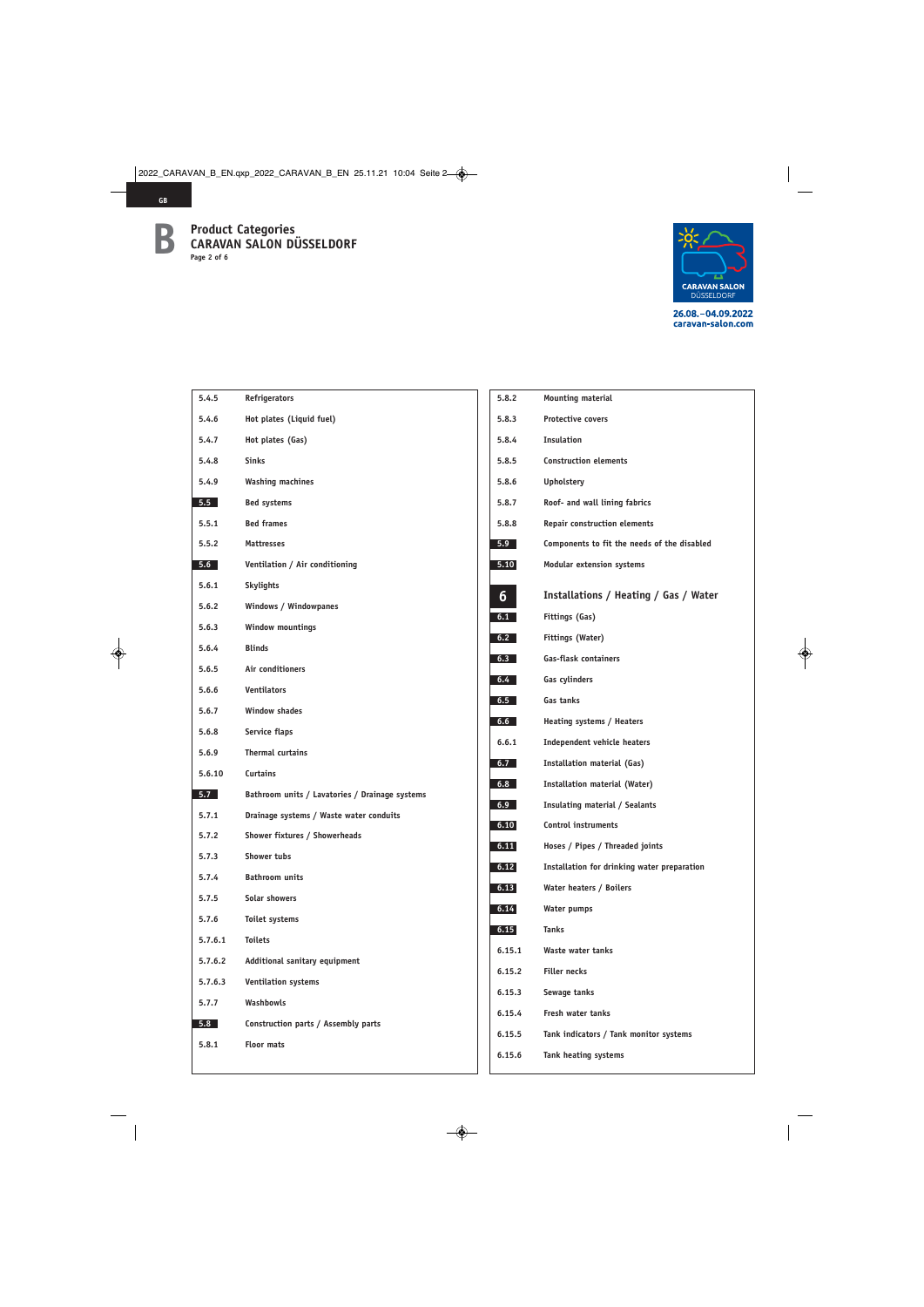

| 6.15.7         | <b>Tank level sensors</b>                                           | 8.4          |
|----------------|---------------------------------------------------------------------|--------------|
| 6.15.8         | <b>Fuel tanks</b>                                                   | 8.5          |
| $\overline{7}$ | Energy supply / Electrical installations /<br>Electrical appliances | 8.6<br>8.7   |
| 7.1            | 12-volt equipment                                                   | 8.8          |
| 7.2            | <b>Outlets</b>                                                      | 8.9          |
| 7.3            | Connector plugs and cables / Cable drums                            | 8.10         |
| 7.4            | <b>Indicators / Meters</b>                                          | 8.11         |
| 7.5            | <b>Batteries</b>                                                    | 8.12         |
| 7.6            | <b>Battery monitors</b>                                             | 8.13         |
| 7.7            | <b>Electrical fittings</b>                                          |              |
| 7.8            | Generators                                                          | 9            |
| 7.9            | <b>Rectifiers</b>                                                   | 9.1          |
| 7.10           | Installation material (Electrical)                                  | 9.2          |
| 7.11           | <b>Control boards</b>                                               | 9.2.1        |
| 7.12           | <b>Battery chargers</b>                                             | 9.2.2        |
| 7.13           | <b>Battery charge regulators</b>                                    | 9.2.3        |
| 7.14           | Lighting                                                            | 9.2.4        |
| 7.15           | Power packs / Transformers / Converters                             | 9.3          |
| 7.16           | Automatic safety switches                                           | 9.4          |
| 7.17           | <b>Relays</b>                                                       | 9.5          |
| 7.18           | Circuit breakers                                                    | 9.6          |
| 7.19           | Solar energy systems                                                | 9.7          |
| 7.20           | Voltage transformers                                                | 9.8          |
| 7.21           | Plugs / Connectors                                                  | 9.8.1        |
| 7.22           | Power-supply units                                                  | 9.8.2        |
| 7.23           | <b>Fuel cells</b>                                                   | 9.8.3        |
| 8              | Antennas / Receivers / Navigation systems                           | 9.8.4<br>9.9 |
| 8.1            | <b>Connector boxes</b>                                              | 9.10         |
| 8.2            | Antenna masts / Antenna mounts                                      | 9.11         |
| 8.3            | Antenna boosters                                                    | 9.12         |
|                |                                                                     |              |
|                |                                                                     |              |

| $8.4 -$ | <b>Television sets</b>                                              |
|---------|---------------------------------------------------------------------|
| 8.5     | <b>Television antennas</b>                                          |
| 8.6     | Installation material for radio / television                        |
| 8.7     | Radio equipment                                                     |
| 8.8     | Radio antennas                                                      |
| 8.9     | Satellite antennas                                                  |
| 8.10    | <b>Satellite receivers</b>                                          |
| 8.11    | Telecommunications systems (mobile)                                 |
| 8.12    | Navigation systems / GPS                                            |
| 8.13    | Rear-vision video systems                                           |
| 9       | Vehicle parts / Chassis units / Axles /<br><b>Trailer equipment</b> |
| 9.1     | Axles                                                               |
| 9.2     | <b>Trailer equipment</b>                                            |
| 9.2.1   | <b>Trailer hitches</b>                                              |
| 9.2.2   | Connector outlets and plugs (Generating sets)                       |
| 9.2.3   | Adapters / Adapter cables                                           |
| 9.2.4   | <b>Stabilizers</b>                                                  |
| 9.3     | <b>Exterior rearview mirrors</b>                                    |
| 9.4     | Suspension systems / parts                                          |
| $9.5 -$ | <b>Brakes</b>                                                       |
| 9.6     | Front-end wheels / Jockey wheels                                    |
| 9.7     | <b>Load scales</b>                                                  |
| 9.8     | Theft protection                                                    |
| 9.8.1   | Alarm systems                                                       |
| 9.8.2   | <b>Protective devices for trailers</b>                              |
| 9.8.3   | Steering wheel locks                                                |
| 9.8.4   | <b>Safes</b>                                                        |
| 9.9     | <b>Entrance steps</b>                                               |
| 9.10    | Spare wheel carriers                                                |
| 9.11    | <b>Chassis</b>                                                      |
| 9.12    | Chassis parts                                                       |
|         |                                                                     |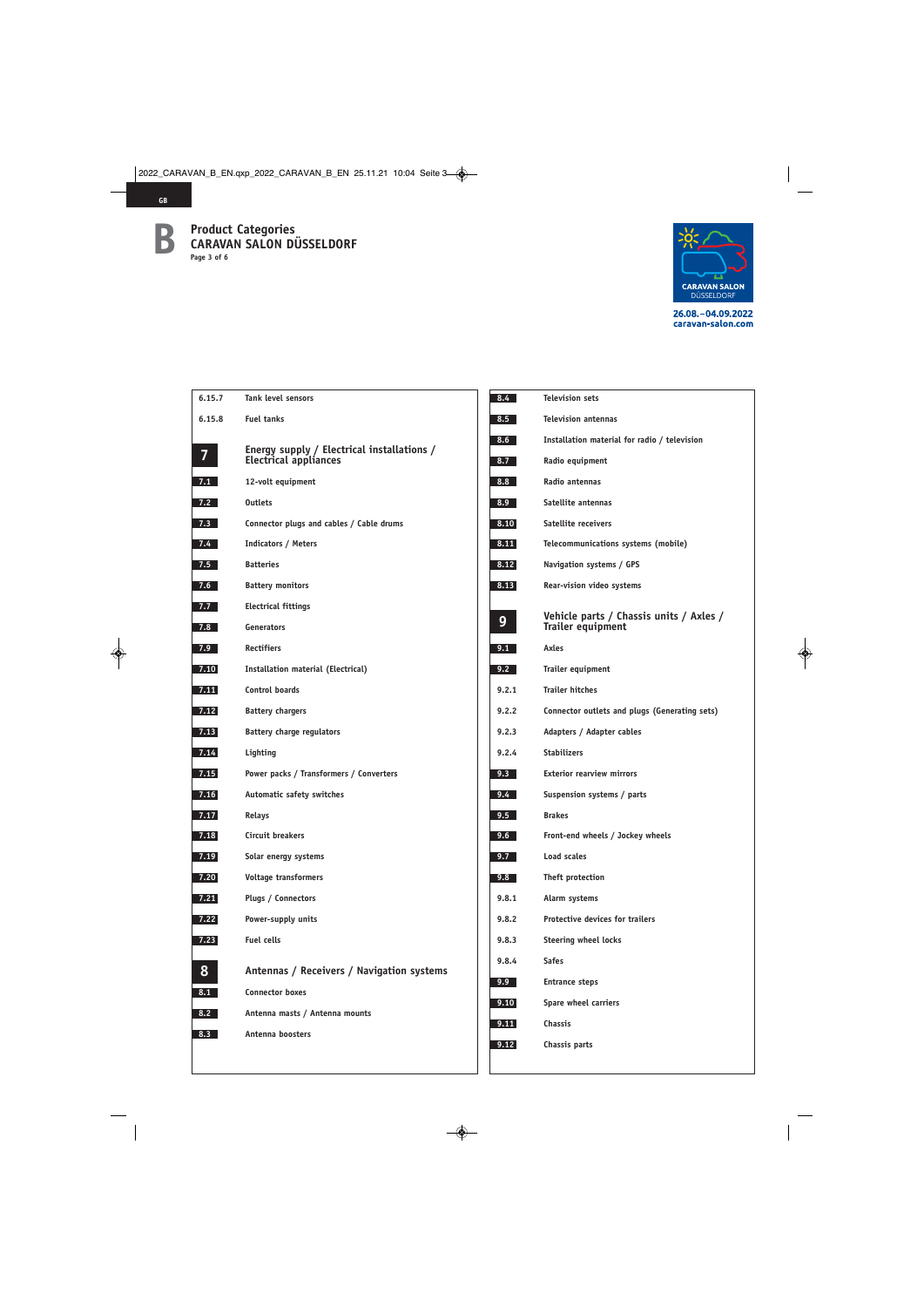

| 9.13   | Rims                                                       | 10        | <b>Tents</b>                                  |
|--------|------------------------------------------------------------|-----------|-----------------------------------------------|
| 9.13.1 | Fire safety system                                         | 10.1      | Cartop tents                                  |
| 9.13.2 | Alloy rims                                                 | 10.2      | High-angle tents / House tents                |
| 9.14   | Sports equipment racks                                     | 10.3      | Protective roofs                              |
| 9.15   | Luggage racks                                              | 10.4      | Porch tents                                   |
| 9.15.1 | Roof racks                                                 | 10.5      | Protective roofs for caravans                 |
| 9.15.2 | Drawbar racks                                              | 10.6      | Camping / Igloo / Hiking tents                |
| 9.15.3 | <b>Bicycle racks</b>                                       | 10.7      | Awnings / Canopies                            |
| 9.15.4 | Rear racks                                                 | 10.8      | Tent accessories                              |
| 9.15.5 | Motorcycle racks                                           | 10.8.1    | <b>Tent frames</b>                            |
| 9.16   | Sound insulation                                           | 10.8.2    | <b>Tent floors</b>                            |
| 9.17   | <b>Rear lighting brackets</b>                              | 10.8.3    | <b>Guy lines</b>                              |
| 9.18   | Lift supports / Jack systems                               | 10.8.4    | <b>Tentpegs</b>                               |
| 9.19   | <b>Body components</b>                                     | 10.8.5    | Waterproofing                                 |
| 9.20   | Engine rebuilding / Chiptuning / Tuning kits /<br>Tune-ups | <b>11</b> | Caravaning / Camping equipment                |
| 9.21   | Level control systems                                      | 11.1      | Camping plates, cutlery                       |
| 9.22   | Wheels                                                     | 11.2      | Camping hot plates                            |
| 9.23   | Hub caps                                                   | 11.3      | Camping lights and lamps                      |
| 9.24   | <b>Wheelhouses</b>                                         | 11.4      | Camping furniture / Camping tables and chairs |
| 9.25   | <b>Frame extensions</b>                                    | 11.5      | Gas grills / Electric grills / Grill cutlery  |
| 9.26   | <b>Manoeuvering aids</b>                                   | 11.6      | <b>Water purifiers</b>                        |
| 9.27   | Cable winches                                              | 11.6.1    | Water tank cleaning                           |
| 9.28   | Safety systems                                             | 11.6.2    | <b>Water sterilization</b>                    |
| 9.28.1 | Radio remote controls                                      | 11.6.3    | Drinking water systems / maintenance          |
| 9.29   | Seat belts                                                 | 11.6.4    | Toilet hygiene                                |
| 9.30   | Spoilers / Rear aprons                                     | 11.7      | Canisters                                     |
| 9.31   | Shock absorbers                                            | 11.8      | Caravan mirrors                               |
| 9.32   | Supplementary suspension springs                           | 11.9      | Fire extinguishers                            |
| 9.33   | Cruise controls                                            | 11.10     | Snow chains / Starting help devices           |
| 9.34   | Windshield wiper systems / windshields wipers              |           |                                               |
| 9.35   | Particulate filter                                         |           |                                               |
| 9.36   | <b>Graphics and labels</b>                                 |           |                                               |
|        |                                                            |           |                                               |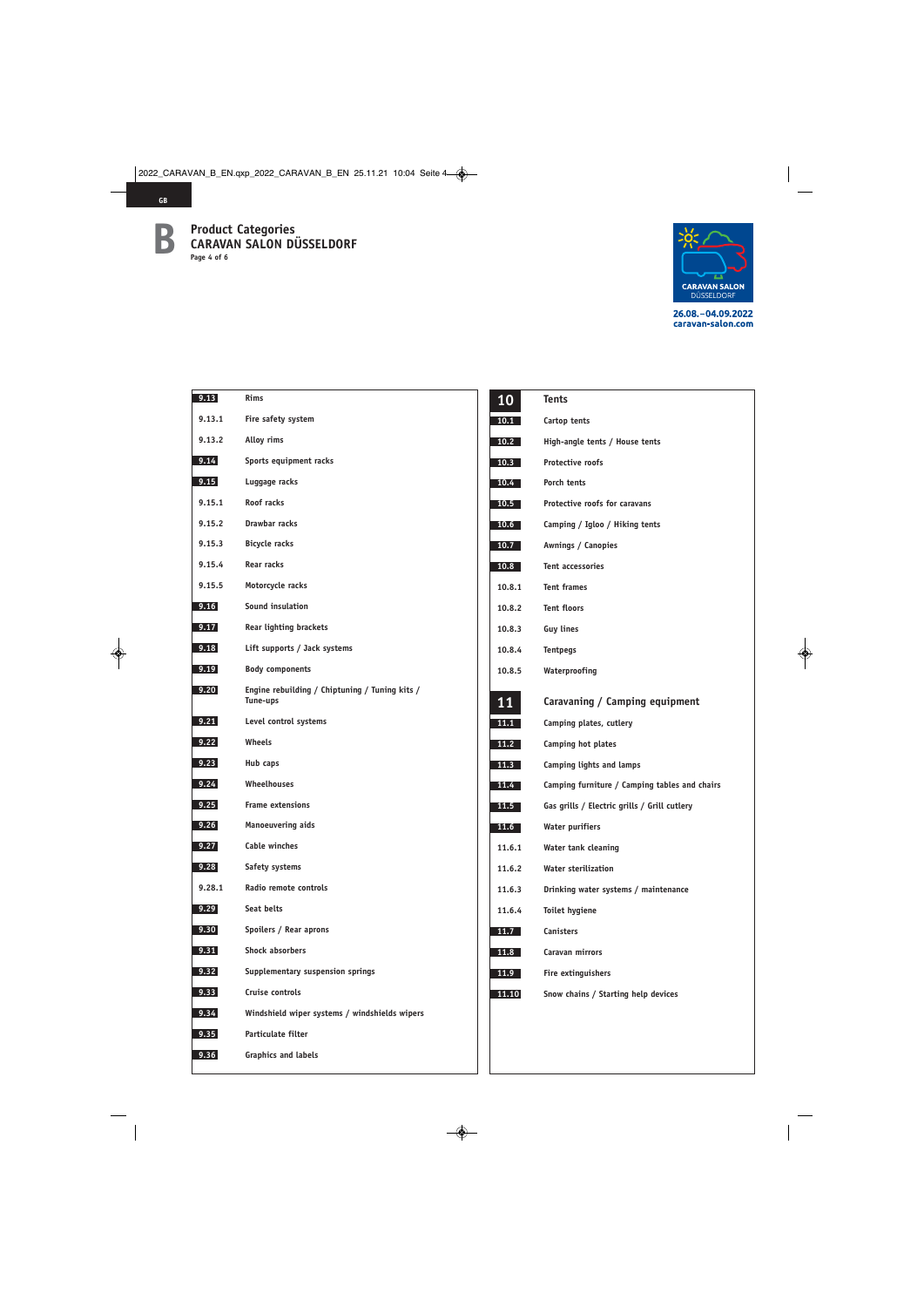

| 12      | <b>Outdoor</b>                                    |
|---------|---------------------------------------------------|
| 12.1    | Outdoor gear                                      |
| 12.1.1  | <b>Backpacks</b>                                  |
| 12.1.2  | <b>Hiking sticks</b>                              |
| 12.1.3  | <b>Hammocks</b>                                   |
| 12.1.4  | <b>Insulating mats</b>                            |
| 12.1.5  | <b>Sleeping bags</b>                              |
| 12.1.6  | Outdoor protection and safety equipment           |
| 12.1.7  | <b>Outdoor tools</b>                              |
| 12.1.8  | Outdoor nutrition / Preparation                   |
| 12.1.9  | Outdoor body care / Hygiene                       |
| 12.1.10 | Film / Photographic equipment / Long-range optics |
| 12.1.11 | Digital equipment / Wearables / GPS / Apps        |
| 12.1.12 | Hiking literature / Maps / Travel guides          |
| 12.2    | <b>Two-wheeled vehicles</b>                       |
| 12.2.1  | <b>Bicycles</b>                                   |
| 12.2.2  | E-Bikes / Pedelecs                                |
| 12.2.3  | E-Scooter                                         |
| 12.2.4  | Motor Scooters / Motorbikes                       |
| 12.2.5  | Two-wheeled vehicles accessories                  |
| 12.3    | Canoe / Kayak                                     |
| 12.4    | Winter sports equipment                           |
| 12.5    | Mountain sports equipment                         |
| 12.6    | <b>Functional clothing and shoes</b>              |
| 12.6.1  | Functional pants / Jackets                        |
| 12.6.2  | <b>Functional underwear</b>                       |
| 12.6.3  | Gloves / Caps                                     |
| 12.6.4  | <b>Shoes</b>                                      |
| 12.6.5  | Socks / Stockings / Tights                        |
|         | Caravanning tourist industry /                    |
| 13      | <b>Outdoor activities</b>                         |
| 13.1    | Campsites                                         |
|         |                                                   |

| 13.2   | Motor caravan pitches                                              |  |
|--------|--------------------------------------------------------------------|--|
| 13.3   | <b>Destinations / Regions</b>                                      |  |
| 13.4   | Caravan tour operators                                             |  |
| 13.5   | <b>Outdoor active</b>                                              |  |
| 13.5.1 | Hiking                                                             |  |
| 13.5.2 | <b>Trekking</b>                                                    |  |
| 13.5.3 | Climbing / Mountain sports                                         |  |
| 13.5.4 | Winter sports                                                      |  |
| 13.5.5 | Canoeing                                                           |  |
| 13.5.6 | Outdoor and hiking tourism                                         |  |
| 13.5.7 | Nature tourism / Protected areas                                   |  |
| 13.5.8 | Consulting / Service                                               |  |
| 14     | Campsite equipment suppliers /<br>Recreational equipment suppliers |  |
| 14.1   | <b>Terminal posts</b>                                              |  |
| 14.2   | Signs / Pictograms                                                 |  |
| 14.3   | Computer systems                                                   |  |
| 14.4   | Waste disposal                                                     |  |
| 14.4.1 | <b>Waste water conduits</b>                                        |  |
| 14.4.2 | Waste water purification / treatment                               |  |
| 14.4.3 | Waste disposal stations                                            |  |
| 14.4.4 | <b>Cassette toilets</b>                                            |  |
| 14.5   | Lighting                                                           |  |
| 14.6   | Campsite loudspeakers                                              |  |
| 14.7   | <b>Cleaning facilities</b>                                         |  |
| 14.8   | Current distribution systems                                       |  |
| 14.9   | <b>Current meters</b>                                              |  |
| 15     | <b>Rental Agents</b>                                               |  |
| 15.1   | <b>Travel vehicles</b>                                             |  |
| 15.2   | Caravans                                                           |  |
| 15.3   | <b>Recreational vehicles</b>                                       |  |
| 15.4   | <b>Sharing</b>                                                     |  |
|        |                                                                    |  |